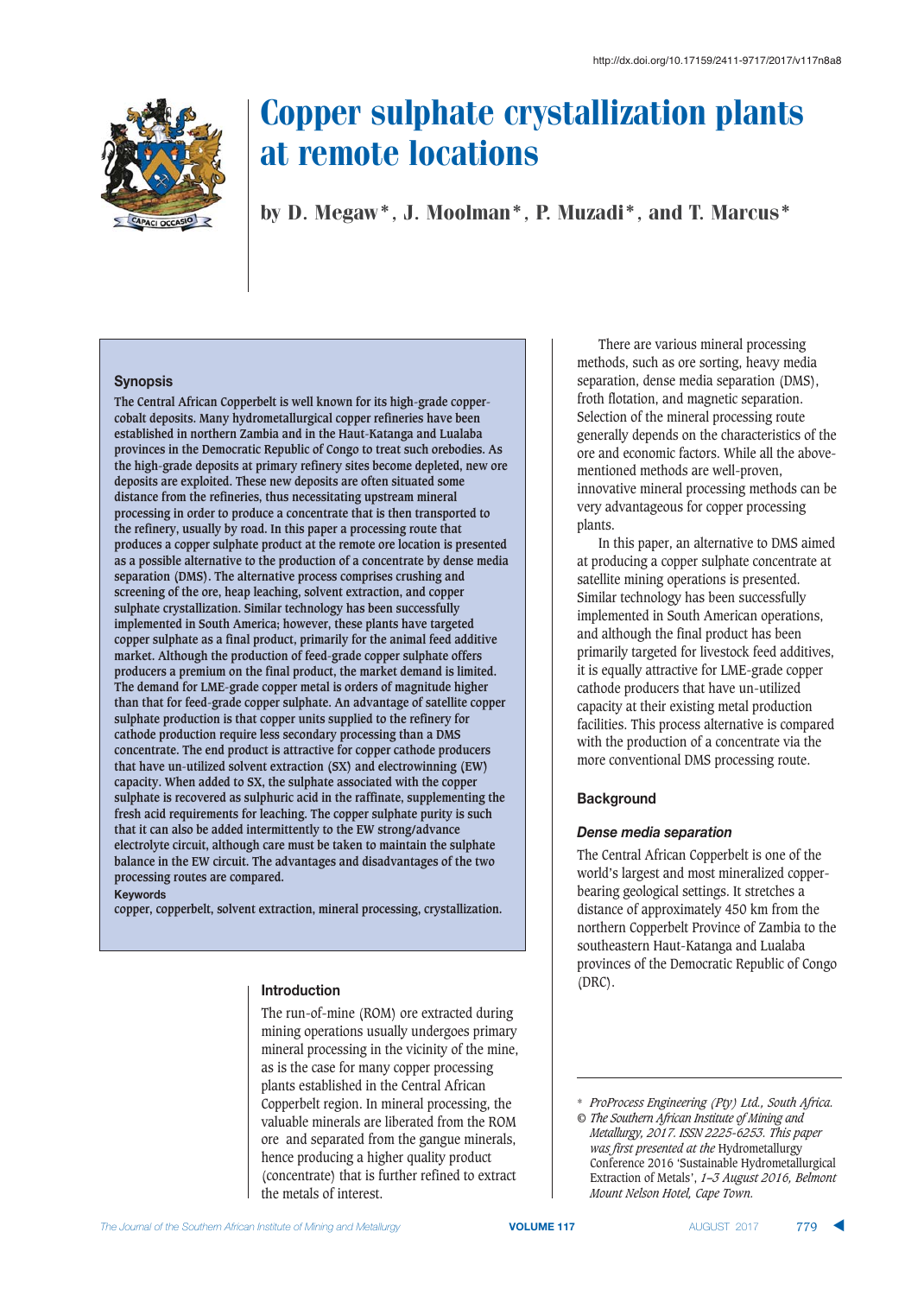During the last upswing in the commodity cycle (2004– 2008), this vast copper-rich region saw a growing influx of capital investment from multinational corporations to exploit its rich copper and cobalt deposits. Primary extraction and refining plants were constructed in the immediate vicinity of mining operations that offered the most lucrative returns.

Owing to the increased demand for copper and cobalt during this period, as well as the rapid depletion of the highgrade deposits, additional secondary resources needed to be considered by many of the established operations. These secondary resources are often situated some distance from existing refineries, and on-site upgrading of the ROM material is necessary to reduce the cost of transport to the refinery, particularly in view of the poor transportation infrastructure in the region. These satellite deposits are often of limited size and do not justify building additional refining capacity. It is common practice to treat copper ores, especially low-grade ores, at mineral processing plants situated at the satellite sites to produce an upgraded copper concentrate. This is frequently accomplished via the DMS process, and the concentrate produced is transported by road to a primary refinery for further beneficiation. The poor recovery of copper minerals via the DMS route results in large volumes of waste (floats) being generated, which often contain notable copper resources that remain unutilized.

A balance between metal recovery and concentrate upgrade via DMS often results in high transportation costs, and high overall production costs per ton of contained copper. The degree of beneficiation attained in the mineral processing plant plays a significant role, as transportation costs can rapidly escalate and reduce profitability. This, coupled with cyclical fluctuations in commodity prices, may drive away existing and potential investors, ultimately leading to the inefficient utilization or rejection of satellite copper resources.

#### **Copper sulphate crystallization**

An alternative processing route that provides a competitive advantage compared with other conventional mineral processing technologies is proposed, in which copper sulphate pentahydrate crystals are produced via the following unit operations:

- ➤ Crushing and screening of the ROM ore
- ➤ Heap leaching of the screened material
- ➤ Solvent extraction (SX) for the selective extraction of copper from the pregnant leach solution (PLS)
- ➤ Crystallization of copper as copper sulphate pentahydrate.

This process route can offer a total copper recovery from ROM of 65–70% (depending primarily on heap leach efficiency). Other advantages include:

- ➤ Lower transport costs due to the high grade (approx. 24% copper) of the intermediate product, compared with 10–15% for DMS
- ➤ Lower processing costs at the refinery. This is due to the supply of a higher grade copper intermediate that is easily converted into a form that favours good copper mass transfer in SX circuits with minimum co-transfer of soluble impurities
- ➤ Maximum utilization of existing refinery assets
- Supply of additional copper units to cathode producers. The copper sulphate pentahydrate produced is attractive for cathode producers that have unutilized SX and EW capacity. In SX, the sulphate associated with the copper sulphate is recovered as sulphuric acid in the raffinate and recycled to the leach circuit, thus reducing fresh acid requirements. In addition, the copper sulphate concentrate produced can be added intermittently to the EW strong/advance electrolyte circuit (in this case, the sulphate balance needs to be considered as the limiting rate). This will improve/maintain product cathode quality by maintaining favourable copper plating conditions during periods of reduced front-end minerals processing and leaching throughputs (less depletion of copper concentration in the spent and advance electrolyte)
- ➤ The modular approach adopted for the construction of copper sulphate crystallization plants (Figure 1) allows for retrofitting of the system for phased capacity expansions. The system components are built on movable skids, which can be positioned in a number of process configurations. The skid-mounted approach also means that the units are easily transported
- ➤ Other advantages of modular construction are:
	- Cost savings in terms of civil works the plant is designed so that minimum site preparation is required
	- Low operational energy cost requirements, allows for off-grid power independence
	- Optimum utilization of space (reduced plant footprint)
	- Assembly and off-site testing of the various plant modules prior to transport to site, resulting in shorter installation times and minimum site disruption
	- Lower labour costs during construction (reduced site preparation and infrastructure requirements).



**Figure 1-Modular copper sulphate crystallization plant concept** 

**VOLUME 117** *Industrianal of the Southern African Institute of Mining and Metallurgy*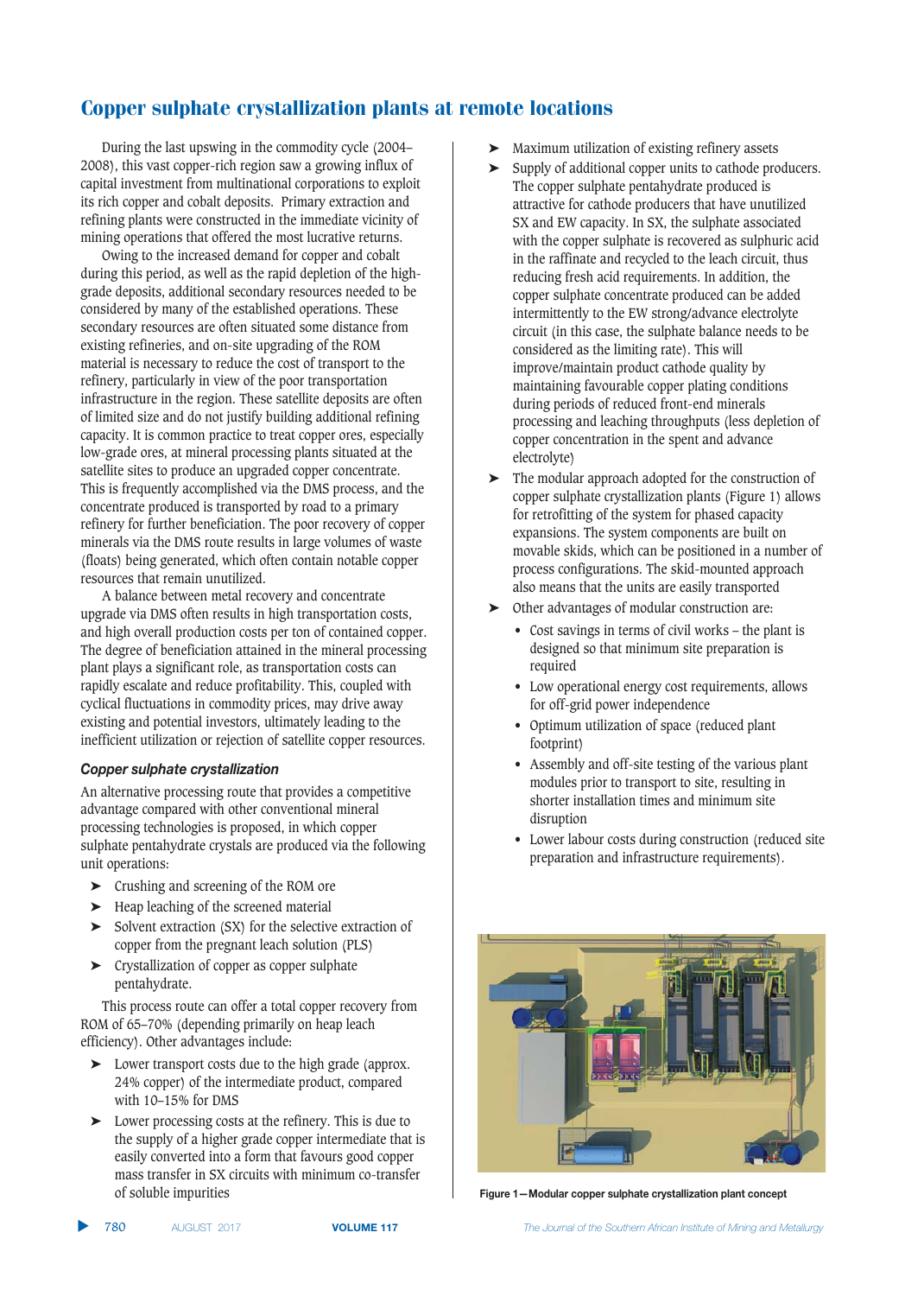Copper sulphate crystallization has been successfully implemented in South America with the establishment of two plants by Despromin.

#### **Study methodology**

The purpose of the study was to assess the technical and economic feasibility of implementing a satellite modular copper sulphate crystallization plant with an output of 8 kt/a contained copper. This nameplate capacity was chosen as it fits the copper sulphate module plant size. The process is compared to a typical DMS processing route for the same contained copper output. A further comparison is conducted to compare copper sulphate plant and DMS throughputs required to achieve the same final cathode output from the refinery. Simplified flow sheets of the copper sulphate crystallization processing route and DMS processing route are illustrated in Figure 2 and Figure 3, respectively.

#### **Basis of cost estimates**

For the purpose of this study, only major equipment items were costed as part of the capital cost (CAPEX) estimates. The estimate is within an accuracy range of -30% to +50%, in accordance with methodologies of the American Association of Cost Engineers (AACE) International Recommended Practice No. 18R-97.



Figure 2-Simplified flow sheet of the copper sulphate crystallization  $process$ 



Figure 3-Simplified flow sheet of the DMS process

The estimated costs associated with major plant equipment required for the DMS plant were compared to the equipment costs for the copper sulphate crystallization plant. These costs were developed using an in-house cost database and quotations from equipment suppliers and vendors. Other items that form part of the capital costs, *i.e.* structural and civil work, electrical, instrumentation, and others, were excluded from the estimates.

The operating cost (OPEX) estimates were calculated at the order-of-magnitude accuracy level. In-house cost information and reagent consumptions were used as a basis for the estimates. The operating costs excluded costs associated with maintenance and repairs. Labour costs were excluded from the comparison as they were assumed to be similar for both process options. A contingency of 20% was applied. The currency used for the capital and operating cost estimates is US dollars.

#### **Battery limits**

The scope of the estimate is concerned with the pre-treatment of the ROM ore for the production of copper sulphate crystals via crushing and screening, heap leaching, solvent extraction, and crystallization, and the production of a concentrate via crushing, screening, and dense media separation. The estimates include costs related to the transport of the intermediary products, and exclude the additional downstream processing of the copper sulphate crystals or the DMS concentrate.

#### **Cost estimates**

A summary of the costs of major equipment for the copper sulphate crystallisation processing route and the DMS processing route is shown in Table I.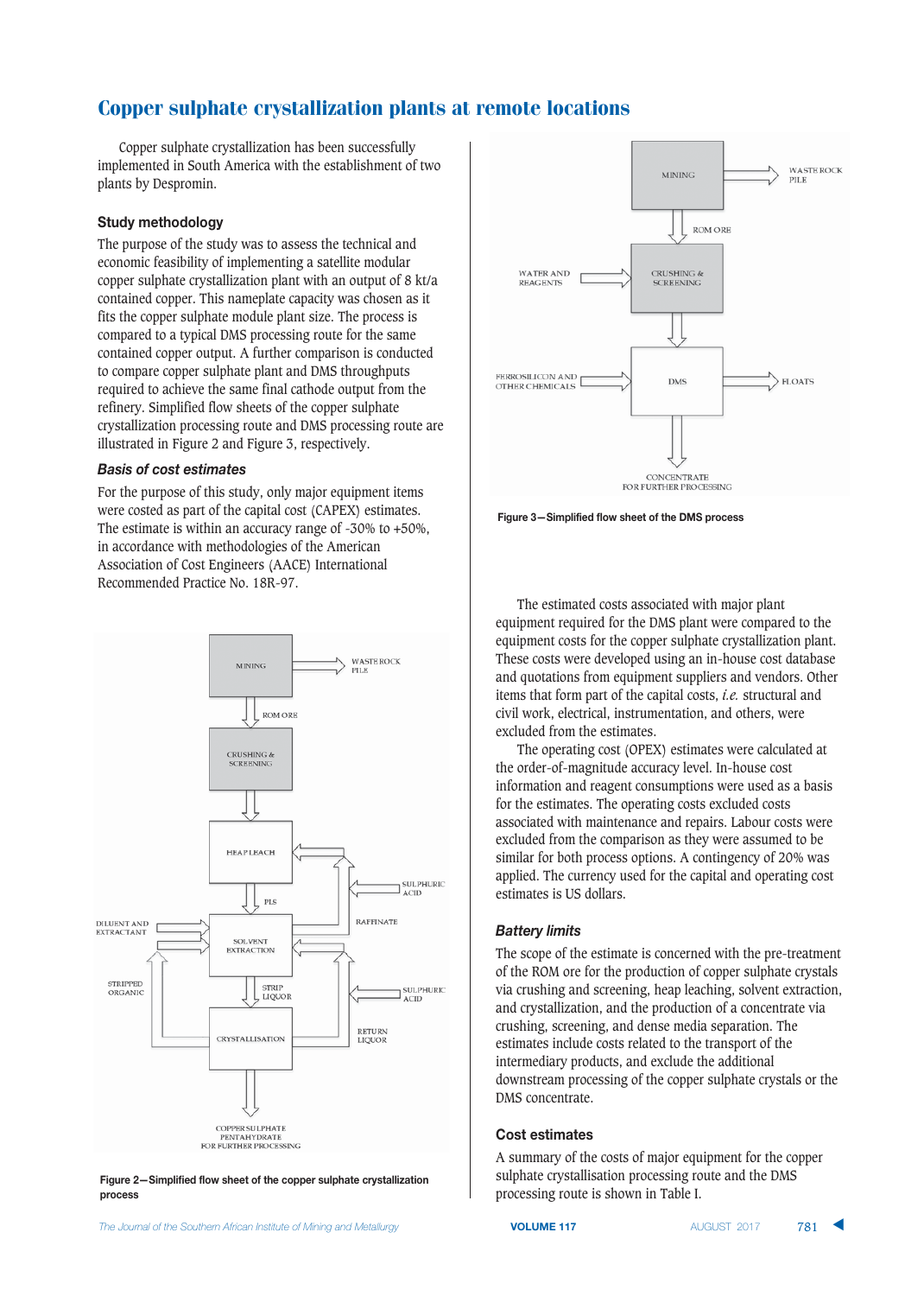| Table I                                                            |                                           |               |  |
|--------------------------------------------------------------------|-------------------------------------------|---------------|--|
| Summary of major equipment costs (8 kt/a contained copper output)1 |                                           |               |  |
| Item                                                               | Copper sulphate<br>crystallization (US\$) | DMS (US\$)    |  |
| Crushing and screening                                             | 3 571 428.57                              | 3 571 428.57  |  |
| DMS plant                                                          |                                           | 6 071 428.57  |  |
| DMS with ancillaries (incl. product handling and<br>sizing)        |                                           | 285 714.29    |  |
| -1 mm beneficiation (spirals or other)                             |                                           | 1 785 714.29  |  |
| Heap leach                                                         | 213 618.52                                |               |  |
| PLS pond construction                                              | 91 452.12                                 |               |  |
| Raffinate pond construction                                        | 91 452.12                                 |               |  |
| Heap pad construction                                              | 30 714.29                                 |               |  |
| SX-crystallisation plant                                           | 2 282 858.14                              |               |  |
| <b>SUBTOTAL</b>                                                    | 6 067 905.23                              | 9 642 857.14  |  |
| Contingency (20%)                                                  | 1 213 581.05                              | 1 1928 571.43 |  |
| <b>TOTAL</b>                                                       | 7 281 486.28                              | 11 571 428.57 |  |
| Note 1:                                                            |                                           |               |  |
| Inclusions                                                         | Exclusions                                |               |  |
| First fill of extractant                                           | Slimes thickening and disposal            |               |  |
| First fill of diluent                                              | Process water distribution                |               |  |
| Handling of final product                                          | Mobile mining equipment                   |               |  |

| Table II                                             |                                           |               |  |  |
|------------------------------------------------------|-------------------------------------------|---------------|--|--|
| Summary of OME OPEX (8 kt/a contained copper output) |                                           |               |  |  |
| Item                                                 | Copper sulphate crystallization<br>(US\$) | DMS (US\$)    |  |  |
| Mining                                               | 6 096 526.23                              | 7717193.06    |  |  |
| Crushing                                             | 1 110 134.81                              | 1 405 246.91  |  |  |
| <b>DMS</b>                                           | $\overline{\phantom{a}}$                  | 1 430 566.67  |  |  |
| Heap leach                                           | 5 963 224.14                              |               |  |  |
| SX-crystallization                                   | 2 157 602.00                              |               |  |  |
| Acid transport                                       | 809 598.71                                |               |  |  |
| Transport of product                                 | 570 846.92                                | 1 320 780.18  |  |  |
| <b>SUBTOTAL</b>                                      | 16 707 932.80                             | 11 873 786.82 |  |  |
| Contingency (20%)                                    | 3 341 586.56                              | 2 374 757.36  |  |  |
| <b>TOTAL</b>                                         | 20 049 519.36                             | 14 248 544.19 |  |  |

It can be seen that for a plant with a nameplate capacity of 8 kt/a contained copper, the estimated equipment cost for the copper sulphate crystallization route is significantly lower than that for the DMS processing route.

The operating costs of the two processes are presented in Table II. The power requirement is 500 kW for each processing route. Similar production outputs of 8 kt/a contained copper were targeted for comparison purposes. Region-specific information was used to estimate the costs tabled.

As can be seen from Table II, the operating costs associated with the copper sulphate crystallization processing route are significantly higher than those for the DMS process. However, the improvement in copper recovery to the final product, which results in an intermediate product with a

copper content of approximately 24%, compared to only 10– 15% for DMS, adds to the financial attractiveness of this processing route. A typical copper recovery of 50–55% is obtained in a DMS plant, compared to 65–70% for the copper sulphate crystallization route; which is equivalent to an increase in copper recovery of 25–30%.

Furthermore, the DMS concentrate needs to be introduced at the leach stage of the refining process, while the copper sulphate intermediary product can be introduced directly into the SX-EW circuit.

Table III compares the operating costs of the two processes based on the throughputs required to achieve the same final refined copper output. On this basis, the operating costs for the DMS processing route have almost doubled.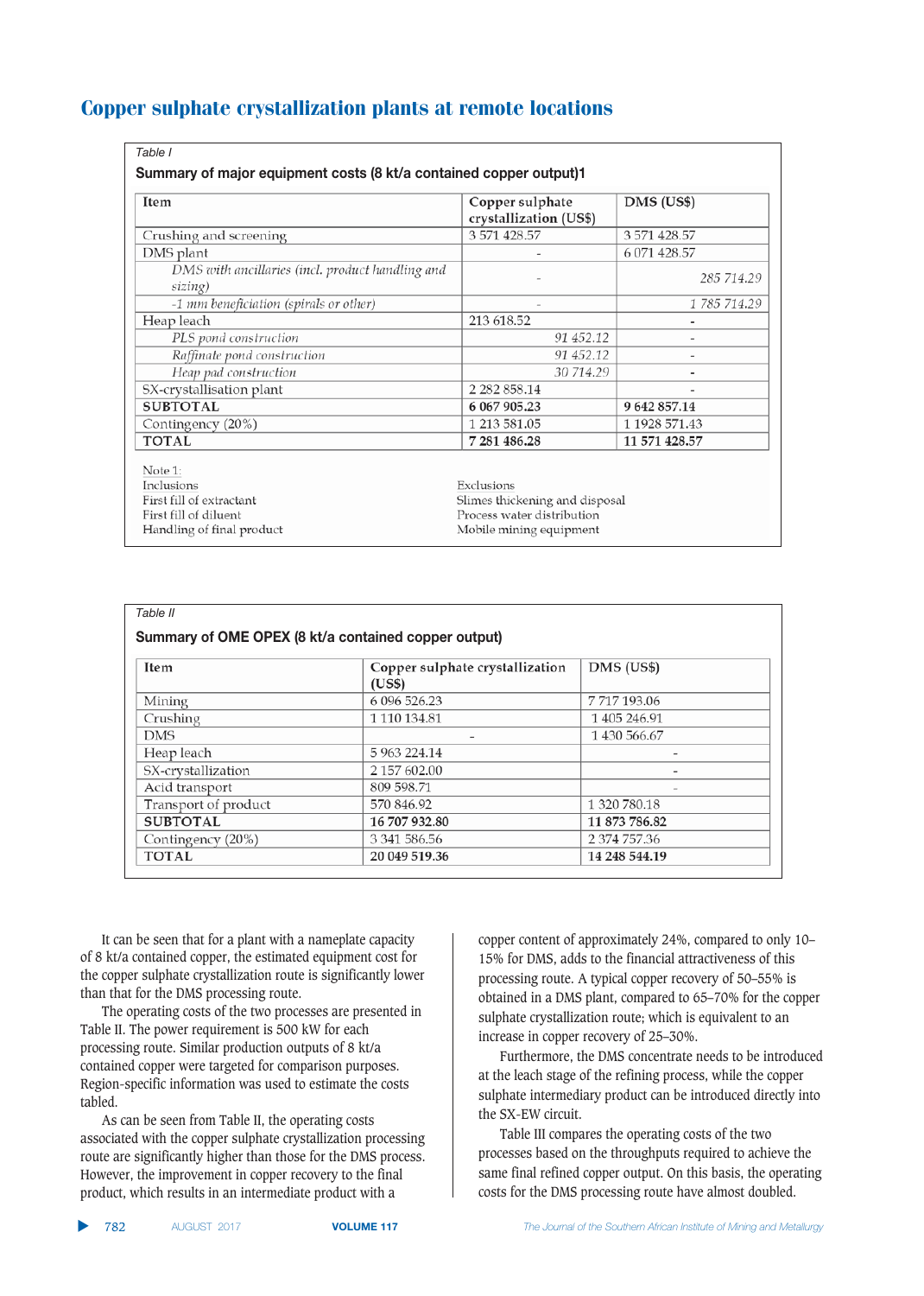|  | <b>Copper sulphate crystallization plants at remote locations</b> |  |  |
|--|-------------------------------------------------------------------|--|--|
|  |                                                                   |  |  |

| Table III            |                                                                                     |               |
|----------------------|-------------------------------------------------------------------------------------|---------------|
|                      | Summary of OPEX based on throughput for the same final cathode output from refinery |               |
| <b>ITEM</b>          | Copper sulphate crystallization<br>(US\$)                                           | DMS (US\$)    |
| Mining               | 6 096 526.23                                                                        | 11 289 874.67 |
| Crushing             | 1 110 134.81                                                                        | 2 055 807.26  |
| <b>DMS</b>           |                                                                                     | 2 092 848.83  |
| Heap leach           | 5 963 224.14                                                                        | 757 418.70    |
| SX                   |                                                                                     | 987 649.90    |
| SX-crystallixation   | 2 157 602.00                                                                        |               |
| Acid transport       | 809 598.71                                                                          | 534 255.80    |
| Transport of product | 570 846.92                                                                          | 1932 236.57   |
| <b>SUBTOTAL</b>      | 16 707 932.80                                                                       | 19 650 091.72 |
| Contingency (20%)    | 3 341 586.56                                                                        | 3 930 018.34  |
| <b>TOTAL</b>         | 20 049 519.36                                                                       | 23 580 110.06 |

Comparing the capital and operating cost estimates, it can be concluded that the copper sulphate crystallization route is economically attractive for copper cathode producers. The copper sulphate route offers higher copper recoveries, has lower transport costs (per ton of contained copper) for the intermediary product, requires fewer process steps for copper metal production, produces copper units (as copper sulphate) that are readily available for copper mass transfer to the refinery SX-EW circuit under favourable extraction conditions, and lastly, the sulphate content of the copper sulphate product is recovered as sulphuric acid in the raffinate from SX, thus reducing the requirements for fresh acid addition to the refinery leach circuit.

#### **Additional considerations**

## 

Two copper sulphate processing projects have been successfully implemented in South America for the production of copper sulphate pentahydrate crystals. One of them, at the Chapi copper mine in southeastern Peru,

produces 28.8 kt/a of copper sulphate pentahydrate crystals (equivalent to 7.2 kt/a contained copper). Plant views are shown in Figures 4 and 5.

During the first year of operation, all copper sulphate produced was introduced into the SX-EW circuit of the Chapi copper cathode producer, which had spare EW capacity. This was done easily by dissolving the crystals in the feed liquor. Thereafter, copper sulphate crystals produced at the plant were used mainly as micronutrients in animal feeds. The plant operations have since been suspended due to depletion of feedstocks.

### **Cost competitiveness**

Offtake of copper sulphate has economic benefits over copper concentrate:

- ➤ Higher value copper product based on contained copper per ton
- ➤ Reduction in transportation costs and overall production costs per ton of contained copper processed
- Lower costs of major equipment items.



Figure 4-SX area of the Chapi plant, Peru